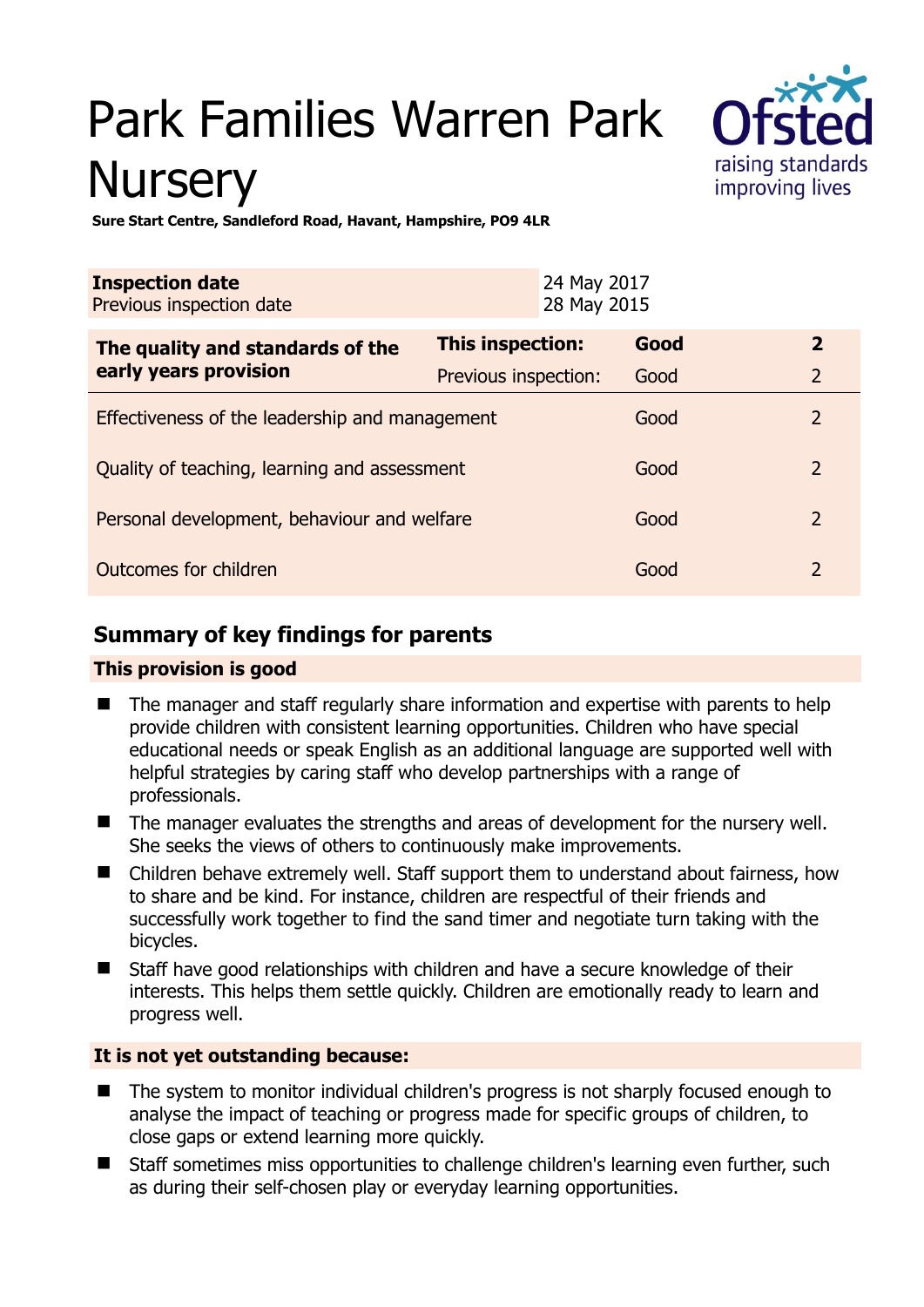### **What the setting needs to do to improve further**

#### **To further improve the quality of the early years provision the provider should:**

- develop further the monitoring of children's development so that any differences in the progress made by specific groups of children can be identified, analysed and addressed swiftly
- make the most of staff interactions with children to challenge and extend their learning consistently to the highest levels.

#### **Inspection activities**

- The inspector observed the quality of teaching during activities indoors and outdoors, and assessed the impact this has on children's learning.
- The inspector carried out a joint observation with the manager and they discussed their findings.
- The inspector discussed planning and children's progress with the key persons and manager. She discussed staff suitability and qualifications, and the nursery's action plan with the manager.
- The inspector spoke to staff about their knowledge of child protection and the procedures they follow to keep children safe.
- The inspector took account of the views of parents from emails sent to the inspector as well as through discussion.

#### **Inspector**

Nina Lambkin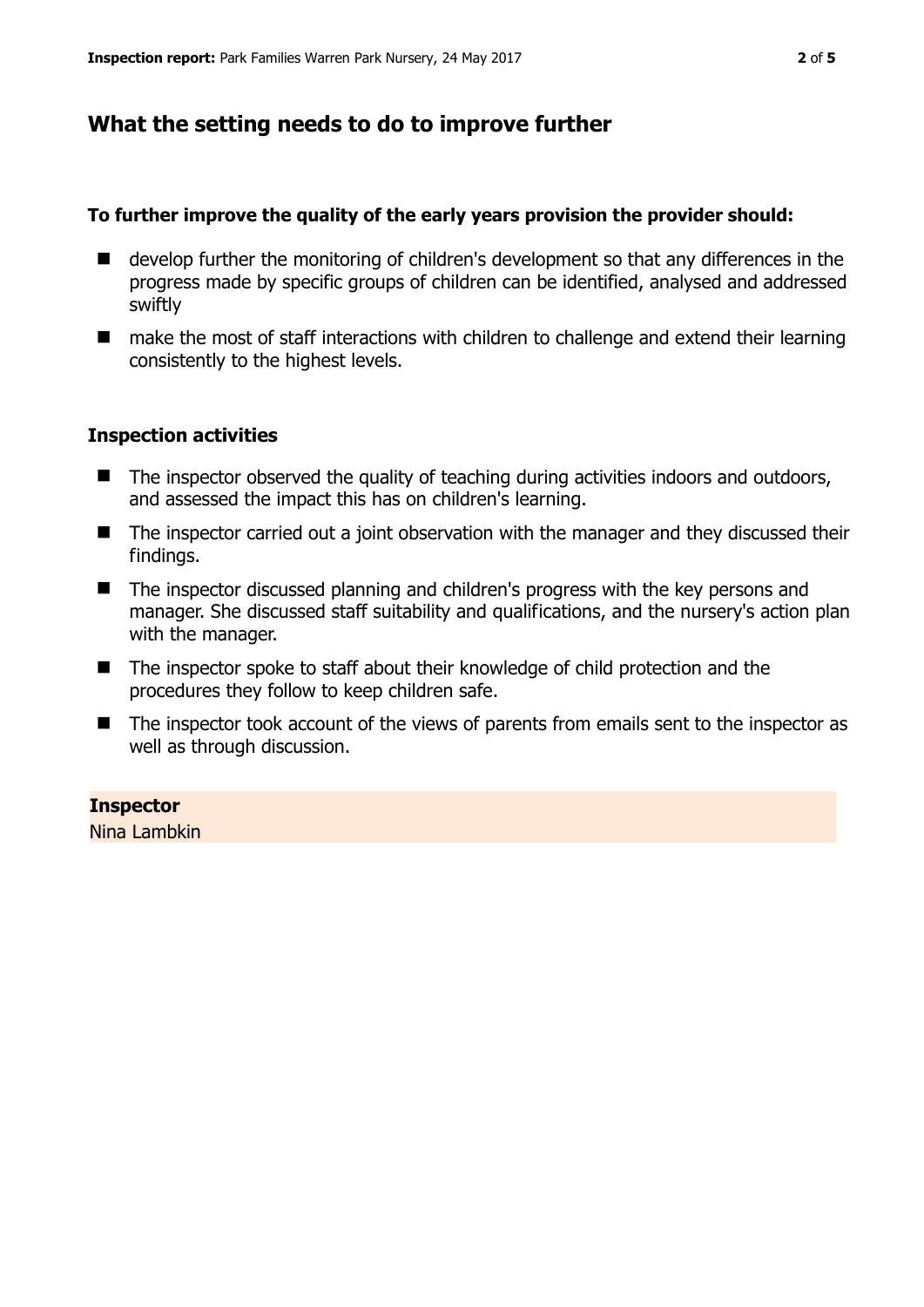# **Inspection findings**

#### **Effectiveness of the leadership and management is good**

Safeguarding is effective. Staff are knowledgeable about the signs that may raise cause for concern about a child's welfare and of the procedures to follow in the event of such concern. The provider follows robust recruitment procedures to ensure the suitability of all staff working with children. Staff use their observations to make assessments and plan for children's next steps in learning. Regular meetings provide opportunities for staff to discuss ideas and share good practice. The manager establishes good links with parents and with local schools, providing consistent support for children and easing later transitions. Staff use additional funding well to undertake professional development opportunities to help enhance their knowledge and skills. For example, a positive interactions course has led to enhanced language development for young children.

#### **Quality of teaching, learning and assessment is good**

Staff encourage children to work things out and test ideas. For instance, young children concentrate and persevere when making a ramp for their cars using drain pipes. All children love spending time outside. Young babies spend time filling cups as they sit in the paddling pool, while older children practise their writing skills as they paint the fences with water and brushes. Staff encourage young children to be creative. For example, they use masking tape to make shape pictures on the floor, introducing simple mathematical language. Staff enhance older children's literacy skills as they read them stories that they choose. Children know how to carefully handle books, that print has meaning and goes from left to right. Children listen attentively and excitedly predict the end of the story.

#### **Personal development, behaviour and welfare are good**

Children choose easily from a good range of resources as they freely initiate their own play. They access resources that help them to learn about the differences and similarities between themselves and others. Staff encourage children to manage their own safety and take safe risks. For example, they confidently use hammers to fix pins into cork boards. Children's independence is promoted well. For instance, staff encourage them to complete simple tasks, such as feeding themselves and putting on their shoes. Older children learn about staying safe in the sun and understand why they must wear sun cream and hats.

#### **Outcomes for children are good**

All children make continued progress from their starting points and develop the skills needed for the next stage in their learning and school. Young children develop their physical skills as they explore different textures, such as dough, rice and shaving foam. Older children are self-assured and talk freely and enthusiastically to staff and visitors about what they are doing.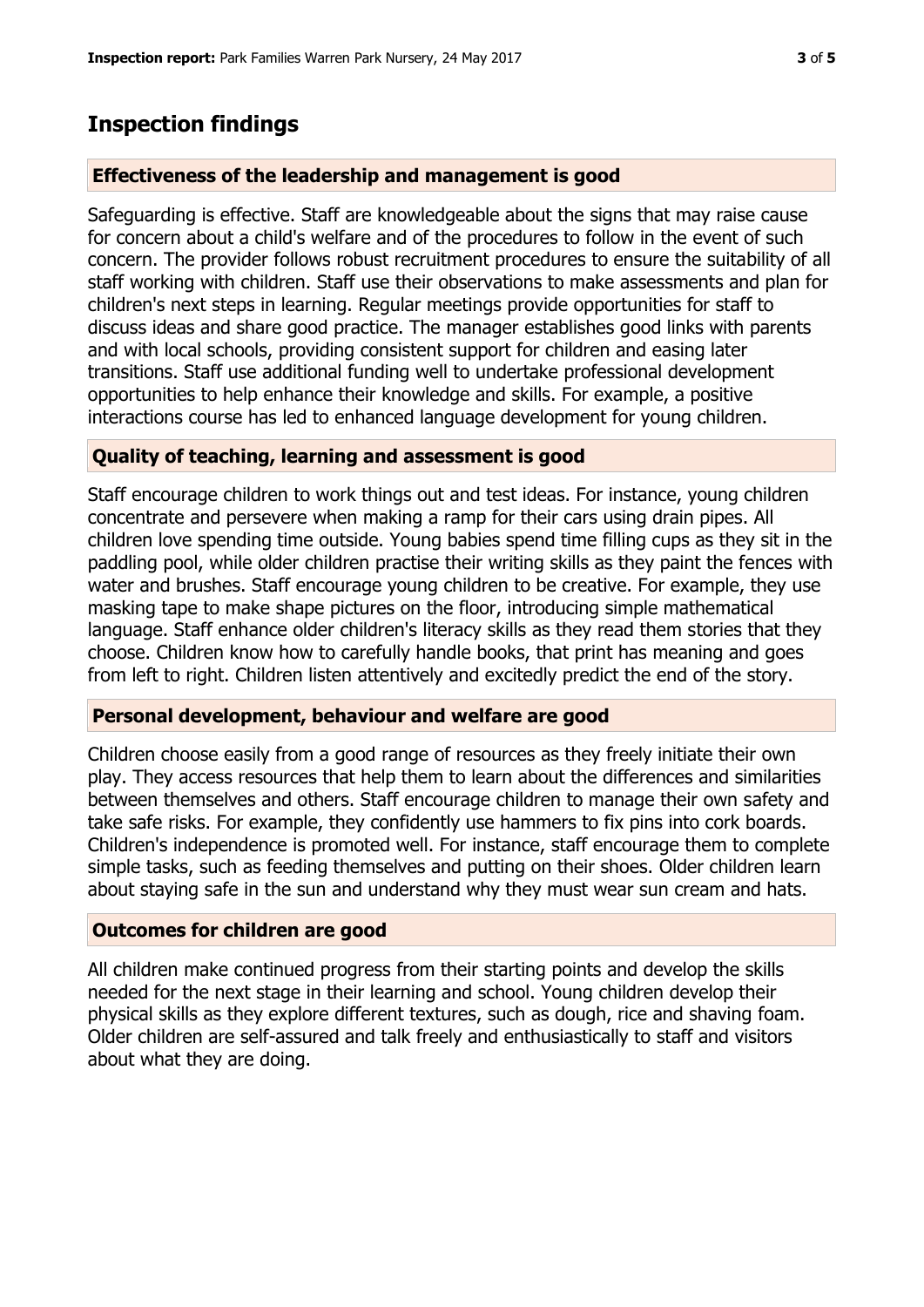## **Setting details**

| Unique reference number                             | EY305543                                                                             |  |
|-----------------------------------------------------|--------------------------------------------------------------------------------------|--|
| <b>Local authority</b>                              | Hampshire                                                                            |  |
| <b>Inspection number</b>                            | 1092303                                                                              |  |
| <b>Type of provision</b>                            | Full-time provision                                                                  |  |
| Day care type                                       | Childcare - Non-Domestic                                                             |  |
| <b>Registers</b>                                    | Early Years Register, Compulsory Childcare<br>Register, Voluntary Childcare Register |  |
| <b>Age range of children</b>                        | $0 - 4$                                                                              |  |
| <b>Total number of places</b>                       | 108                                                                                  |  |
| Number of children on roll                          | 118                                                                                  |  |
| Name of registered person                           | <b>Park Families</b>                                                                 |  |
| <b>Registered person unique</b><br>reference number | RP907506                                                                             |  |
| Date of previous inspection                         | 28 May 2015                                                                          |  |
| <b>Telephone number</b>                             | 02392 424980                                                                         |  |

Park Families Warren Park Nursery registered in 2003 and is located within the grounds of Warren Park Primary School in Havant, Hampshire. The nursery is open Monday to Friday from 8am to 6pm, all year round, apart from a week at Christmas. There are 21 staff, one of whom holds early years professional status and 18 hold relevant childcare qualifications between level 2 and level 6. The provider receives funding to provide free early education for children aged two, there and four years.

This inspection was carried out by Ofsted under sections 49 and 50 of the Childcare Act 2006 on the quality and standards of provision that is registered on the Early Years Register. The registered person must ensure that this provision complies with the statutory framework for children's learning, development and care, known as the early years foundation stage.

Any complaints about the inspection or the report should be made following the procedures set out in the guidance 'Complaints procedure: raising concerns and making complaints about Ofsted', which is available from Ofsted's website: www.gov.uk/government/organisations/ofsted. If you would like Ofsted to send you a copy of the guidance, please telephone 0300 123 4234, or email enquiries@ofsted.gov.uk.